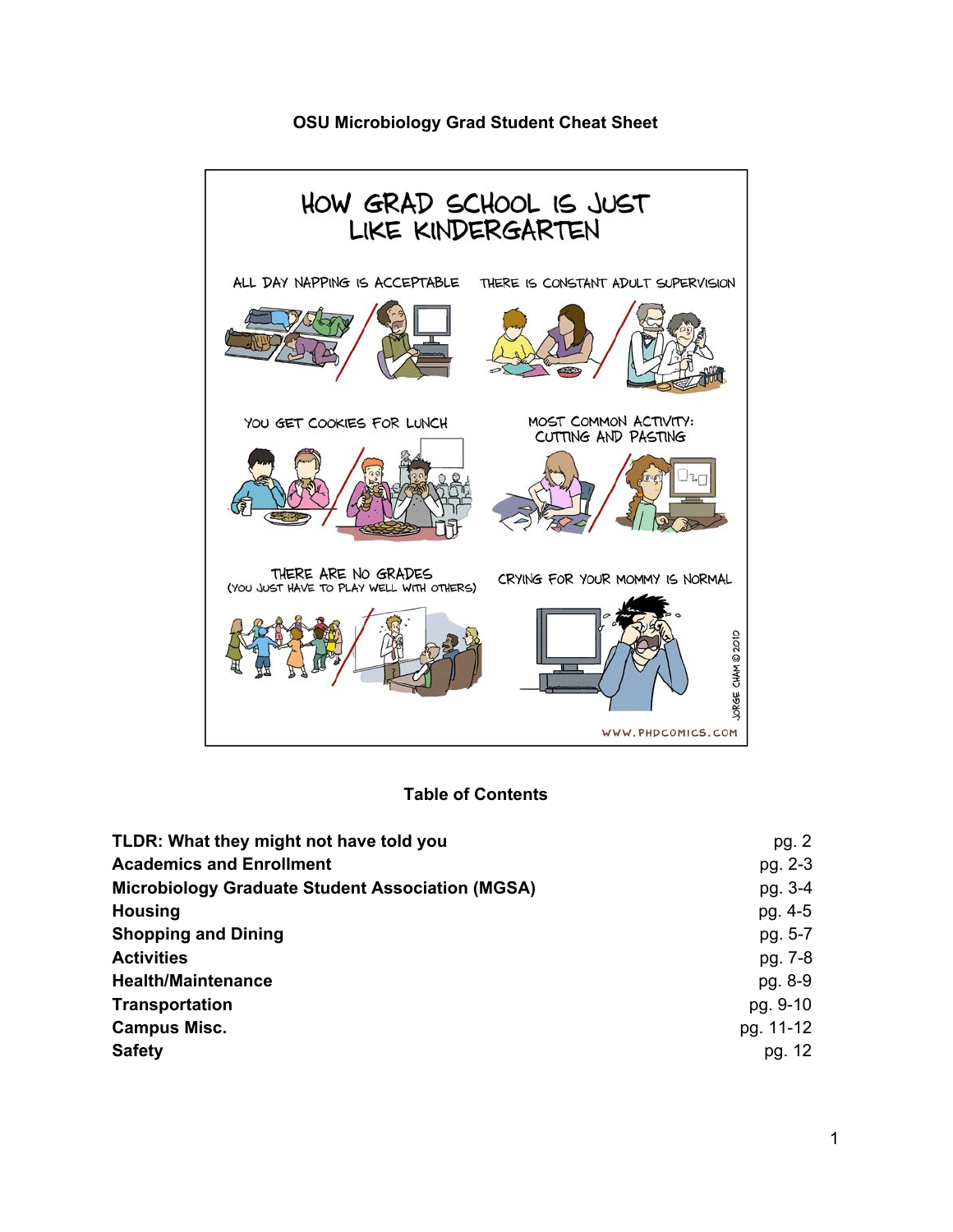**TLDR: Things they might not tell you about**

- **1. Take research credits if you are doing lab rotations, but take thesis credits otherwise.**
- **2. Don't procrastinate on finishing your coursework or taking your preliminary exams**
- **3. Being a TA takes up a lot of time - don't try to take on too many classes when teaching**
- **4. Attend department events and seminars**
- **5. Don't feel like you have to know everything! If you have questions or need help with something, don't be afraid to ask your professor or other students, most will be happy to assist you.**
- **6. Be sure to take care of yourself while you are here, whatever that means to you; stay active, make friends, keep hobbies, etc. It will make you happier and more productive**

### **Academics and Enrollment**

*Enrollment and degree progression*

- Register for 16 credits in Fall, Winter and Spring terms.
- Summer term, you have to register for at least 5 credits (full time student according to the government) so that social security and additional taxes are not withheld from your stipend.
- Usually, you should take up to 2 to 3 lecture courses (3-4 credits each) a term (if relevant). Doing more will be a lot to balance, especially during your first term, which is generally overwhelming for most people. Probably don't take more than two lecture (3+ credit) classes if you are a TA, you might be overwhelmed.
- After selecting courses to take, you should fill the rest of your schedule with "research" (for rotation students) or "thesis" credits to reach 16 credits.
	- MS students should register for MB 501/503, PhD students should register for 601/603.
	- MS can take up to 9 credits of Research (MB 501) or other blanket courses, after that they do not count anymore.
	- PhD can take up to 15 MB 601 or other 'blanket' credits before they don't count anymore.
	- Required fIrst year classes for everyone: MB 511, MB 512, MB 513, GRAD520 Best to get these out of the way as soon as possible
- You should talk to your professor early on about what classes would be relevant to your research. You don't have to only take "Microbiology" courses, other departments have many courses that will be relevant to your area of focus. (E.g. Molecular and Cellular Biology, Botany and Plant Pathology, Statistics, Oceanography, Vet. Med. etc.)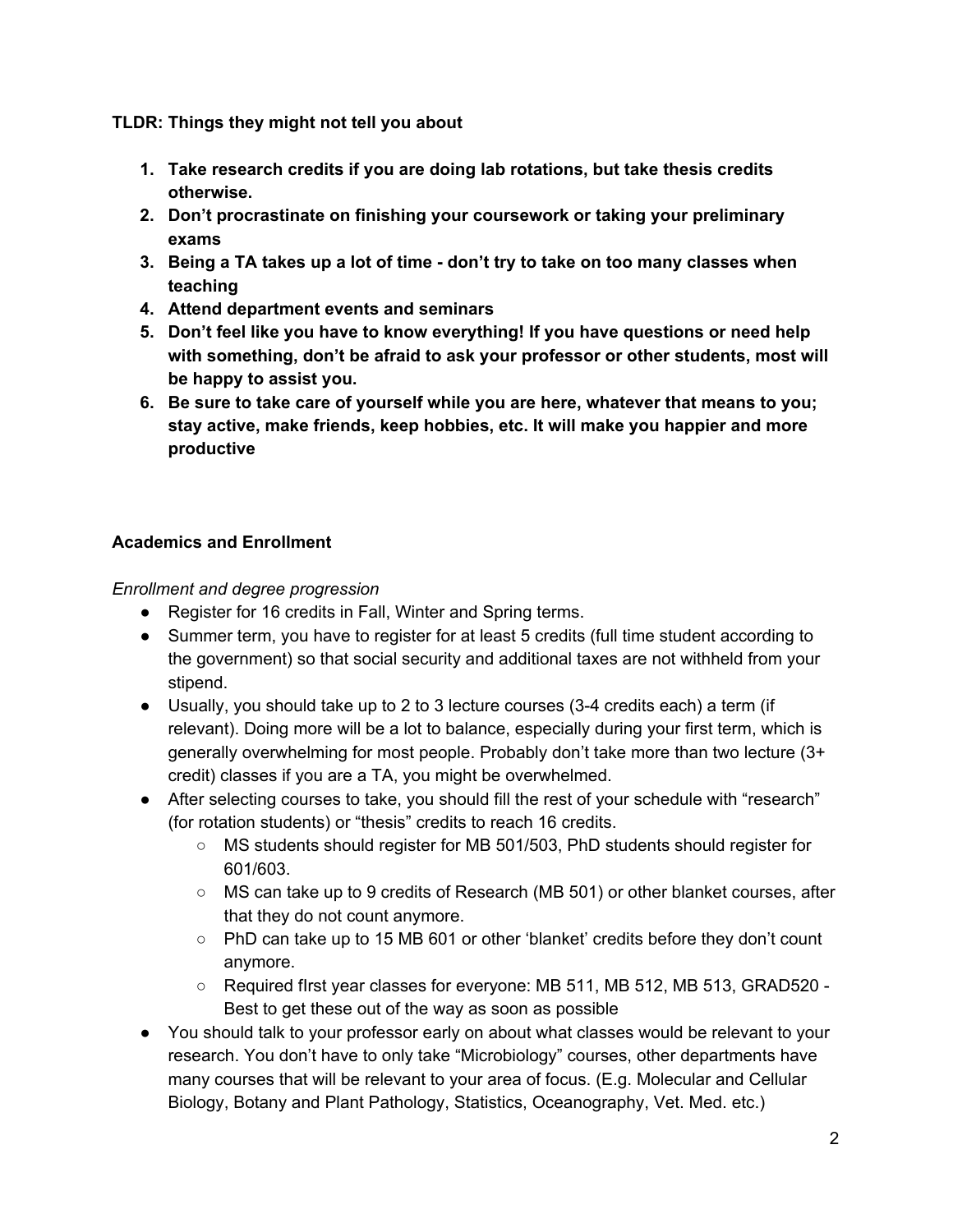- Some classes are only offered every other year, so plan ahead to make sure they will fit into your degree progression timeline
- Some other really useful classes are sort of hidden under "special topics" titles, for example MCB 599 has many courses related to programming and data analysis (See pg. 11 for more info).
- Most students (and many professors) would agree that it is better to focus on classes more than research in the first year, so that you can finish your course requirements within a year or two.
- PhD preliminary exam: This is recommended to be done around the same time you finish your classes. It's a good way to build confidence as a scientist and explore your creativity!

## *Being a Teaching Assistant (TA)*

- Microbiology (and Integrative Biology) TAs are appointed at 0.49 FTE (Full Time Equivalent, which is 40 hours). Contractually, this translates to roughly 20 hours of TA work each week (varies depending on assignments) in addition to research and classes. Sometimes there are exceptions and there are TAships which are less than full time (.20 FTE, etc).
	- Make sure you log your hours and speak up if your duties exceed the FTE hours
- Lab or classroom setting
	- Grading components for either
- Usually assigned one or more midterm/final to proctor
- Linda Bruslind should send you an email containing info about which courses/labs you will be TAing. Professors are sometimes slow to reach out to their TAs, so don't hesitate to reach out to professors to ask what they're expecting from their TAs that term.
- TA assignments are typically in Microbiology and also in Integrated Biology. These two departments operate quite differently - you'll be notified which one you are teaching for.
- It is probably best to NOT take more than 2 lecture courses at the same time as being a TA - you will be very busy! And beware 1 credit classes!

## **Microbiology Graduate Student Association (MGSA)**

- MGSA is our departmental graduate student club, aiming to support the interests of microbiology graduate students by promoting professional development opportunities, strengthening our social community within the department, facilitating outreach events, and advocating for the interests of microbiology graduate students within the department, College of Science, College of Agricultural Science, and OSU.
- Lead officers:
	- Co-Presidents: **Sarah Wolf** ([wolfs2@oregonstate.edu\)](mailto:wolfs2@oregonstate.edu) and **Jessica Buser** ([buserj@oregonstate.edu](mailto:buserj@oregonstate.edu))
	- Treasurer/Secretary: **Adriana Messayasz** ([messyasa@oregonstate.edu](mailto:messyasa@oregonstate.edu))
- MGSA has 3 committees that members can join: Social Activities Committee, Outreach Committee, and Journal Club Committee.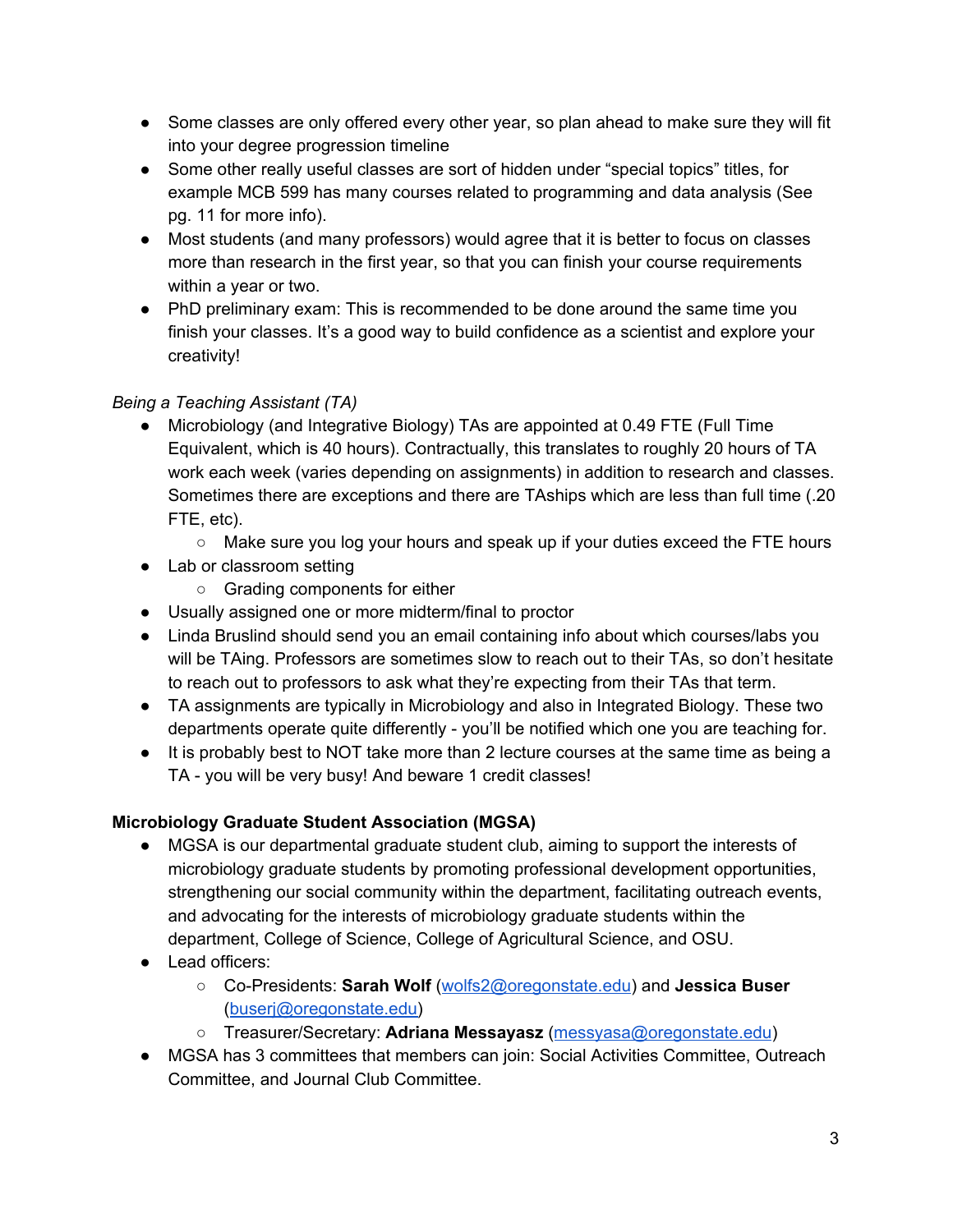- Social Activities Committee organizes social gatherings for the club. This might include BBQs, watching a play, or happy hour. Creates and maintains an up-to-date guide for new graduate students that includes information about living in Corvallis and details related to being a graduate student in microbiology. As well as, organizes welcoming events for new graduate students at the start of the year and the recruiting event during spring interviews. Committee Chair: **Emily Schmeltzer** ([schmelte@oregonstate.edu](mailto:schmelte@oregonstate.edu)) **and Corbin Schuster** ([schustco@oregonstate.edu\)](mailto:schustco@oregonstate.edu)
- Outreach Committee organizes community outreach and science communication events, including a booth at the da Vinci Days arts and science festival in Corvallis. Committee Co-Chairs: **Grace Deitzler** ([deitzleg@oregonstate.edu](mailto:deitzleg@oregonstate.edu)) and **Christine Tatauru** ([tataruc@oregonstate.edu](mailto:tataruc@oregonstate.edu))
- The Journal Club Committee organizes regular journal club meetings throughout each term. Journal club meets to discuss pertinent scientific literature while eating delicious food. Committee Chair: **Winni Wang** ([wangl5@oregonstate.edu\)](mailto:wangl5@oregonstate.edu) and **Bryce Penta** ([pentaw@oregonstate.edu\)](mailto:pentaw@oregonstate.edu)
- Active members must be current graduate students in or affiliated with the Department of Microbiology at OSU, and have attended at least one meeting in the past academic year.
- You will probably be receiving lots of emails from us about various events and club meetings, so be on the lookout for those!
- Other department events
	- In addition to MGSA activities, there are occasionally other department organized events, including a BBQ at the beginning of fall term, a winter holiday party, departmental socials, and various other things. Additionally, you will see notices about seminars, special guests, and student presentations. It is highly recommended that you attend these seminars, especially the regularly held "Micro. Seminar series/colloquium". These are great opportunities to talk to your peers and professors, and learn about some of the other research going on in the department.

## **Housing**

#### *Parts of town:*

- Downtown Lots of restaurants, shops, activities. Expensive rent.
- OSU, Monroe Ave. and around campus Generally more busy, especially with undergrads, parties, etc. Rental houses around here tend to be more expensive and not very nice, but close to campus.
- North Corvallis Mostly quiet family neighborhoods, especially further from campus. Wide range of housing options. Further from campus (but not actually far, because let's face it, Corvallis is small). Grocery Stores, shopping centers, parks, etc. nearby. Several bus (1, C1, C1R, 2, 4, 5, 7) routes to get you around (free to ride).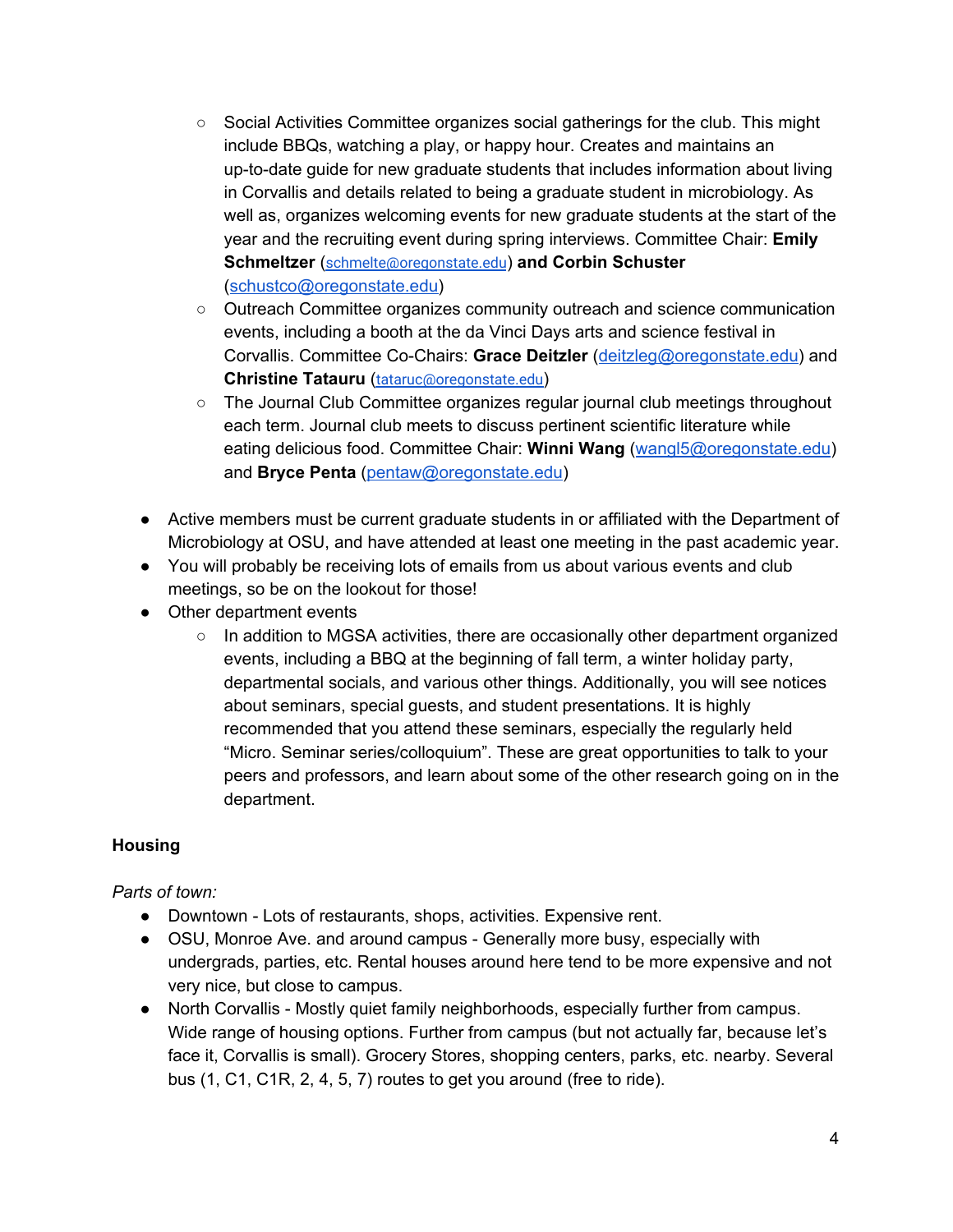- South Corvallis (Southtown) Similar to North Corvallis, but a different vibe. Sort of isolated, only one bus route, not many nearby options for groceries or shopping. This neighborhood may become more developed in the coming years. Willamette Park is here and really nice.
- Philomath About 4-5 miles (5-10 min drive) west of Corvallis. Small town, pretty quiet. Some shops etc. Bus service between Philomath and various parts of Corvallis. Rent is cheaper.
- Albany 10 miles away  $\sim$  20-30 min drive). Medium town, has most things you could need. Actual "mall", Target, Costco. Bus service between Corvallis and Albany - free for students. Cheaper rent, not many students because it's pretty far away.

## *Places to live*

- Apartments
	- Witham Hill (North Corvallis, \$900-1500/month  $+$  utilities, pet friendly, pet fee)
		- Small gym, sauna, hot tub, pool, good number of parties and activities put on by company
	- Witham Village (North Corvallis, pet friendly, 1 and 2 Bdrm apartments ~\$800-\$1100/month + utilities). <http://withamvillageapartments.com/>
	- Rolling Green Apartments (pet friendly, rent is on the cheaper side)
	- Creekside (>\$1000/month for 1 or 2 br, but affordable with a roommate; expensive for pets)
	- OakVale (On Witham Hill) expensive (\$965+), newly renovated, 1-3 bdrm apartments, cat friendly, large garden plots (\$35 per season), friendly staff, plenty of unassigned parking
	- ParkWest Apts (~900 1 br, have 2 brs) Pros: Fairly cheap, close to campus, good maintenance. Cons: 1 br are all on ground level and can be noisy, small bathroom & kitchen, no pets
	- \*\*Note most places do not have AC but do have heating\*\*
	- Many more in all parts of town
- Bougie apartment-like/undergraduate heavy places: The Retreat, Union, 7th St. Station.
- Houses
	- The CGE (Coalition of Graduate Employees) has a housing page specifically for graduate students who are looking for housing or roommates: <https://www.facebook.com/groups/cgehousing/>
	- Craigslist: https://corvallis.craigslist.org/search/roo

# **Shopping & Dining**

*Grocery stores*

- Winco (on Kings and Walnut)
	- Food is super affordable, open 24/7
- First Alternative Natural Foods Co-op (locations on 29th street and in southtown)
	- Con: Expensive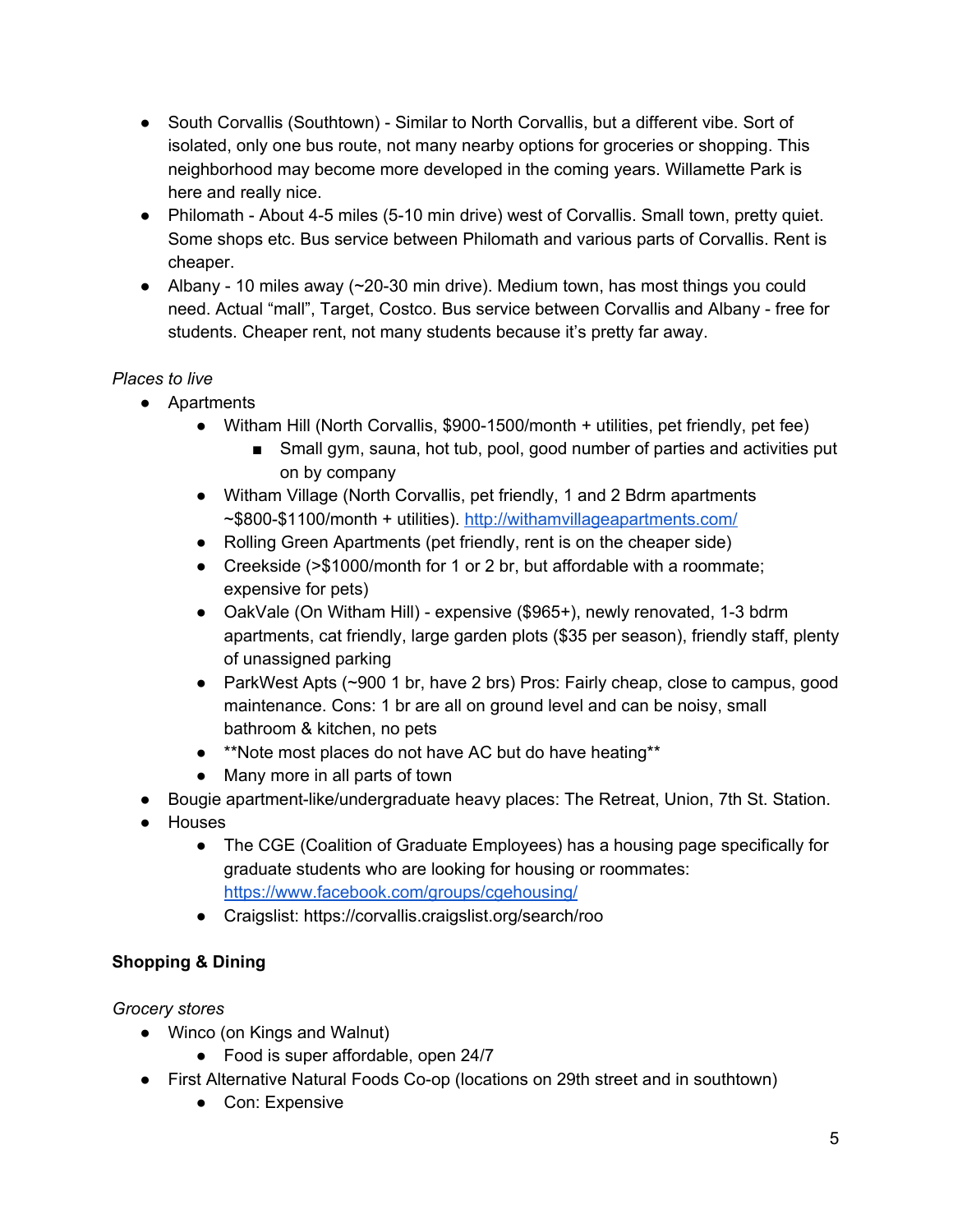- Fred Meyer (Kings and Buchanan)
- Trader Joe's (1550 NW 9th St #100, Corvallis, OR 97330)
- Safeway (Locations: Downtown, 53rd St. and Hwy 20, Circle Blvd)
- Market of Choice (Circle and 9th) really nice but really expensive. Good beer selection! Great desserts!
- Corvallis Farmers Market Wednesday and Saturday Mornings on 1st St. Downtown from mid April to mid November.

<https://www.visitcorvallis.com/articles/2018-corvallis-farmers-market>

● Grocery Outlet - super cheap, super ultra mega awesome deals (1755 NW 9th St #110, Corvallis, OR 97330)

### *Furniture/Houseware*

- The Arc has really cheap furniture if you don't mind second-hand (928 NW Beca Ave)
- Fred Meyer has a small selection but tends to be expensive
- Corvallis Outlet Store- you can sometimes find appliances/hardware for super cheap. Across from Fred Meyer
- Goodwill also has furniture but selection varies depending on time of year
- Inkwell (Downtown) very nice but also expensive
- Habitat for Humanity second hand and cheap as heck. Find your diamond in the rough!

### *Other shopping places*

- Corvallis is really anti- big-box stores, you'll have to go to Albany for that.
- Corvallis: TJ Maxx, Ross, Fred Meyer (they have literally everything), Bimart, Famous Footware, Big 5, Tuesday Morning, Home Depot, Ulta, and lots of great local shops downtown
- Albany: Target, Walmart, Costco, Kohls, Marshalls, Old Navy, Fred Meyer, etc.

## *Dining on Campus*

- Ava's cafe is located right next to Nash, and is great in a moment of hungry desperation. Pricey mediocre food and coffee.
- Memorial Union has many options, including Panda Express, Togo's, Joe's Burgers, North Porch Cafe (bánh mì, rice bowls), Java Stop (bagel sandwiches), Bites convenience store (snacks)
- Trader Bing's, located in Austin Hall (5 min walk from Nash), has great sandwiches
- Marketplace West is one of the campus dining halls, across the street from Dryden Hall. There are several food options here at fairly good deals.
- Lots of restaurants north of campus on Monroe that you can walk to, including Tarn Tip Thai, Bomb's Away Cafe, Cafe Yumm, Lupe's, Crystal's Cafe, Tian Fu Noodle, Downward Dog (great breakfast burritos), American Dream Pizza, many more.
- More info at food.oregonstate.edu

*Coffee places on campus and around town*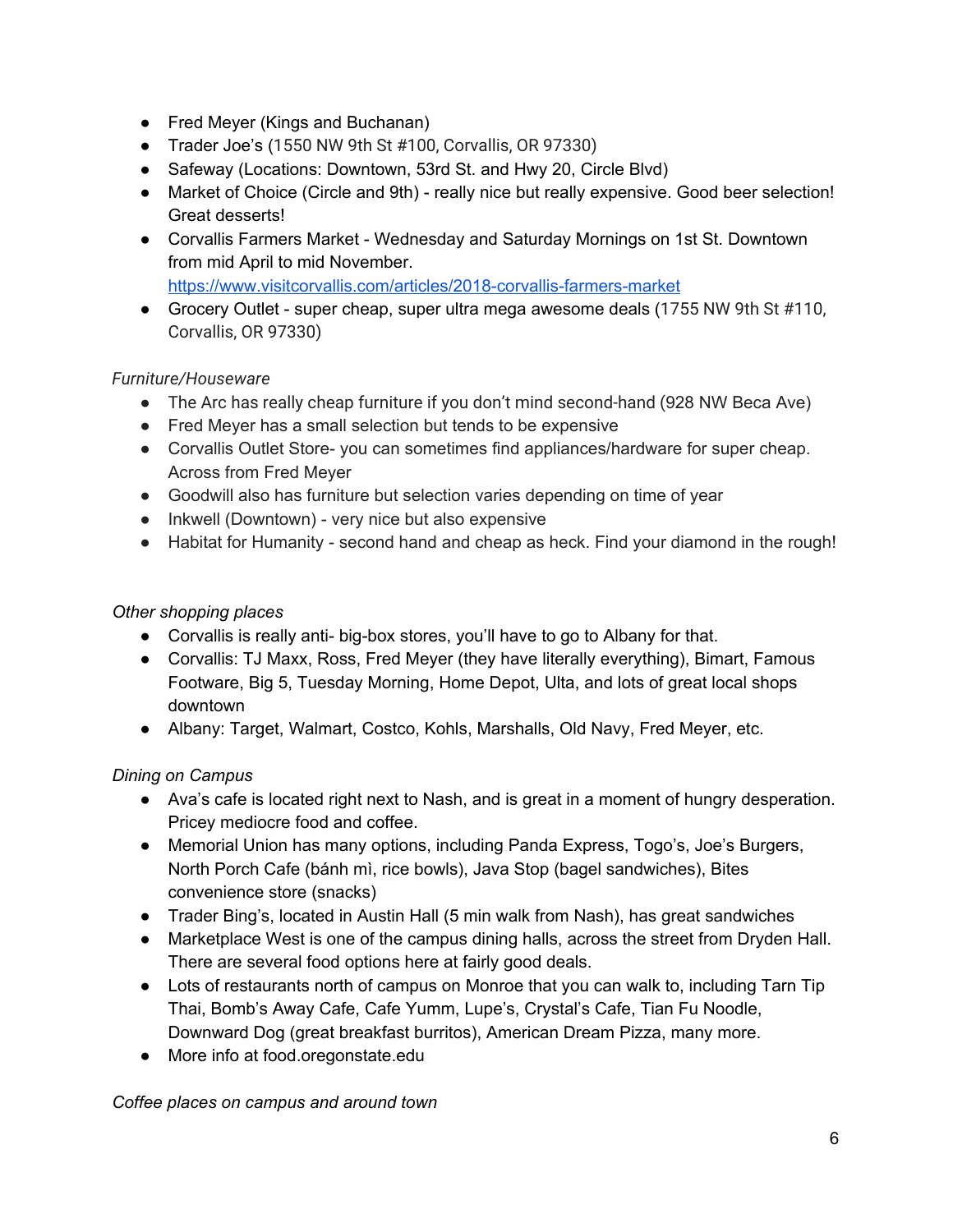- Campus:
	- Ava's is conveniently located in LPSC (next to Nash), but the coffee is not great
	- Javastop in Memorial Union has great coffee
	- Dutch Bros. next to Reser Stadium is standard Dutch Bros. coffee. No plain coffee, just espresso-based drinks including americanos
- Around town
	- Imagine Coffee on Philomath Blvd is good but pricey, has live music type stuff throughout the week
	- Tried and True (locations downtown and in southtown) is pretty hip and great for studying, but pricey. Coffee's pretty good.
	- Coffee Culture (locations on Kings and downtown) is great for studying, coffee's pretty good
	- The Beanery (Allan's Coffee and Tea, locations on Monroe, downtown, and on Circle) has good coffee

## **Activities**

*Things to do*

- Movie theatres: Regal, AMC, Darkside, Whiteside. Usually a movie will be at either Regal or AMC, but not both. The Darkside tends to have small budget/independent films. Whiteside shows old movies once a week.
- OSU Sensory Tests (eat free food and get gift cards to grocery stores!)
- Farmers Market Wednesday and Saturday morning during the summer and fall.
- OSU Sporting events Student tickets: <https://osubeavers.com/>
- Breweries and Wineries
- Disc Golf (Willamette Park and Adair Park are both 18 holes, Adair Park is a more challenging course)
- Ultimate Frisbee: <https://www.facebook.com/corvallisultimate/> seasonal leagues
- Corvallis Sports park (indoor soccer) or City sports leagues
- Local hiking and mountain biking in the OSU MacDonald-Dunn forest and Peavy Arboretum just north of town
- Floating/tubing down the river
- Mountains and Coast are only  $\sim$   $\leq$ 1 hour away
- Skiing/Snowboarding: Hoodoo or Willamette Pass (2 hrs away smallest/cheapest, not as busy), Mt Hood (Meadows, Timberline, Ski Bowl - ~2.5 hours away). Mt. Bachelor (~ 3+ Hours away - biggest mountain with best snow).
- Finley Wildlife Refuge, 10 mins south of Corvallis for some bird watching
- OSU Music Department Concerts and Ensembles: 95% of concerts are free for students, any student can be in choir, band, or orchestra (not all of them require registration, so that's a plus). There are weekly concerts in the MU lounge at noon (free and casual).
- Majestic theatre Has various plays, comedy shows and other performances
- Bard in the Quad annual summer Shakespeare play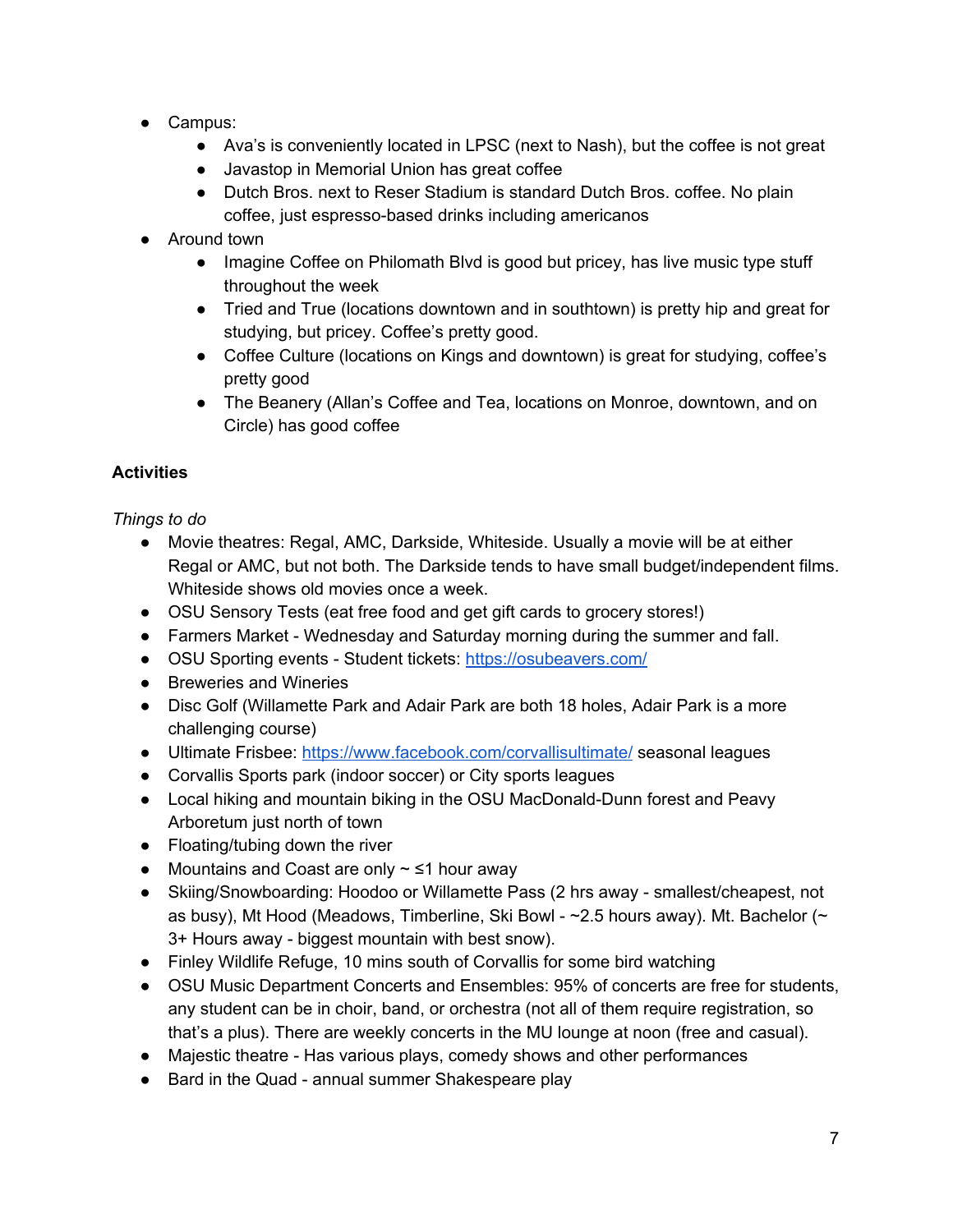- Gym climbing at MacAlexander and Dixon. Outdoor climbing: columns in Eugene, Santiam Pinnacle, the Garden on Santiam highway, Smith Rock.
- Corvallis Art Walk, third Thursday of each month
- OSU Craft Center in the Student Experience Center. You have to pay a membership fee (\$40/student/term) plus a fee for every class you want to take, but they have a nice variety of classes and their teachers are very friendly/knowledgeable. You can meet people outside of the department.
- There's a bowling alley in the basement of the MU. Games are pretty cheap. There's also an air hockey table, a few pool tables, and a few arcade games down there.

## *Exercise*

- Crossfit Train in southtown (~\$100/month for unlimited classes)
- Burn Boot Camp in North Corvallis near Winco (circuit training, free 14 day trial)
- Barre3 studio downtown (~\$100/month for students)
- Dixon
	- Dam Fit classes (~\$50/term, highly worth it)
		- Group fitness classes, meet at pre-determined times, 3x/week
		- OSU version of CrossFit, basically
	- Fit pass classes (~\$100/year for unlimited classes, also highly worth it)
		- Yoga, spinning, zumba, body pump
	- Indoor track, swimming pool, exercise machines, rock climbing and weight rooms
	- Outdoor gear rental much cheaper than other shops in town. (they have camping gear, skis, kayaks, all sorts of things)
- Running: MacDonald Forest, Bald Hill, Avery Park, track on campus.
- Certain apt complexes have their own gyms (i.e. Witham Hill, Creekside/Spring Creek has a small fitness room)
- Climbing is free at Dixon/MacAlexander Field House. You can rent harnesses, belay devices, and shoes. Harnesses/belay devices are free but shoes are \$2 per rental. You need to complete a belay class before you can climb.

## **Health/Maintenance**

#### *Healthcare*

- Plageman Campus Health Center
	- Will obviously take PacificSource. Waits times for appointments are not too long.
	- Students can sign up for CCare (Oregon Contraceptive Care) at Plageman. Qualifying students will receive free contraceptives and reproductive health care, including a yearly exam. More information: <https://studenthealth.oregonstate.edu/clinical-services/oregon-contraceptive-care>
	- Urgent care visits covered by student health fees paid every term you are a full time student (12 credits during F,W,S and 5 during Summer)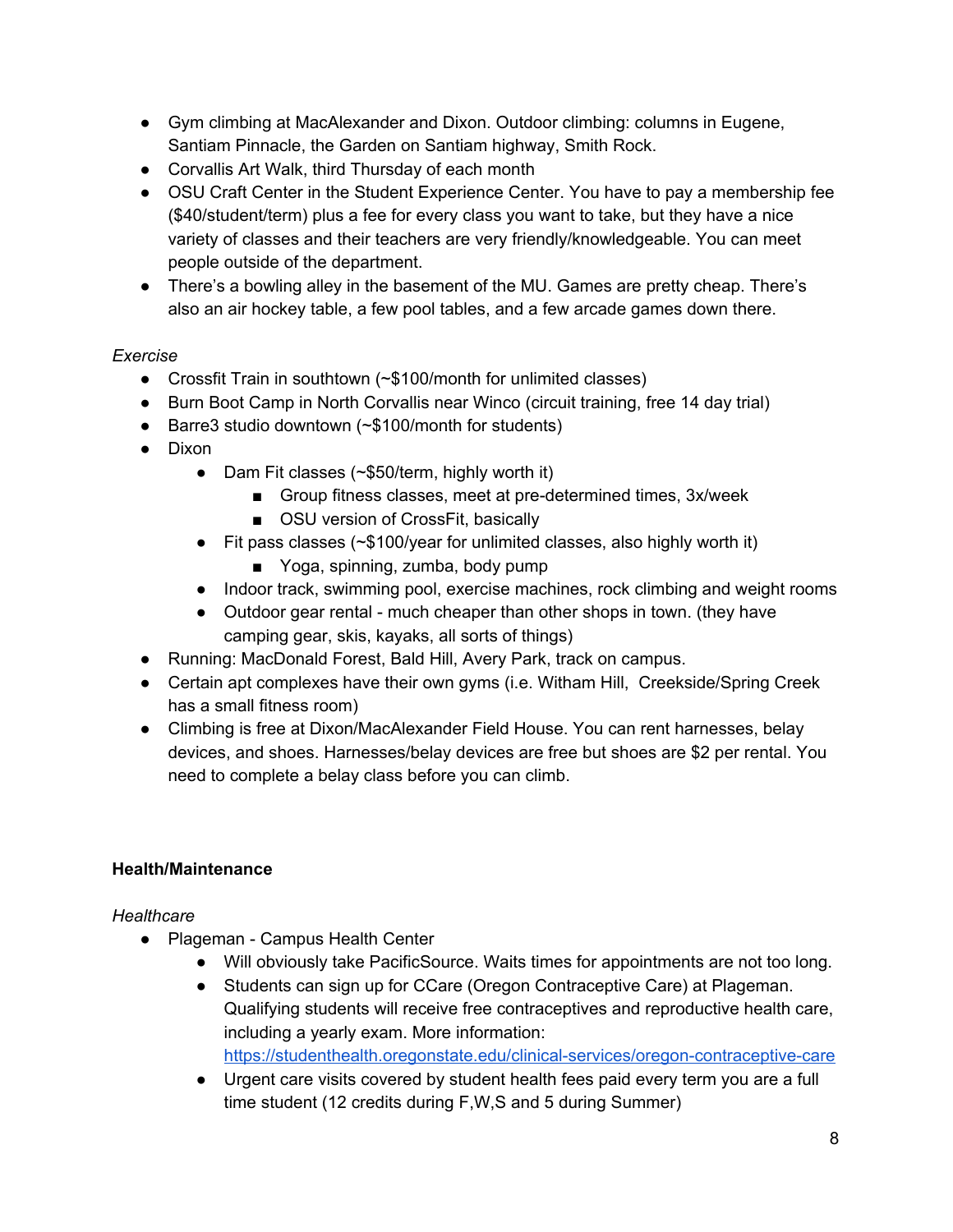- Occupational Health Services
	- Can provide access to vaccines or medicine (antibiotics, etc) for those traveling on behalf of OSU (for field work for example)
	- <https://occupationalhealth.oregonstate.edu/>
- Dentists
	- Northwest Dental of Corvallis (2342 NW Professional Dr) has a great team of people, and takes PacificSource.
	- Willamette Valley Dental is good, but check that they accept PacificSource.
	- Monroe Avenue Dental Accepts PacificSource
- Optometrists
	- Corvallis Vision Center (NW 3rd St. (Downtown)
	- Valley Eye Care (near NW Harrison and 13th St.)
- Kaiser permanente
	- This will be inconvenient for you if you have Kaiser insurance. The closest one is a 45-min drive to Salem.
- Graduate Student Insurance
	- Per the bargaining agreement between the CGE and the university, OSU provides a health insurance plan through PacificSource for all graduate employees (GTAs and GRAs). However, you can try to opt out of the student health insurance if you/your parents (if you are covered under a parent's plan) have equivalent insurance. They're pretty strict about it, but if you think your current coverage is equivalent and you want to try to save some money you can fill out a form on the insurance web page and turn it into the office in Plageman.

#### *Vets*

- West Hills Animal Hospital expensive, but good quality
- Alpine Animal Hospital Cheaper than most good quality vets but super busy and harder to schedule an available appointment.
- Corvallis Veterinary Hospital More available scheduling than Alpine Animal Hospital but a bit more expensive. Good quality care.

#### *Car Maintenance*

- University Honda dealership, pretty expensive, has a van that drops you around while waiting for your car
- Valvoline always has coupons for oil changes online/is fast but kind of pricey
- Oil Can Henry's is okay for a drive through oil change, but they are very pushy about selling you extraneous car items. Do not give in! Stay strong!
- Clayton's Auto Repair super friendly, family-run business, quality service and will give you a student discount (just say you have AAA)

#### *Mental health*

● CAPS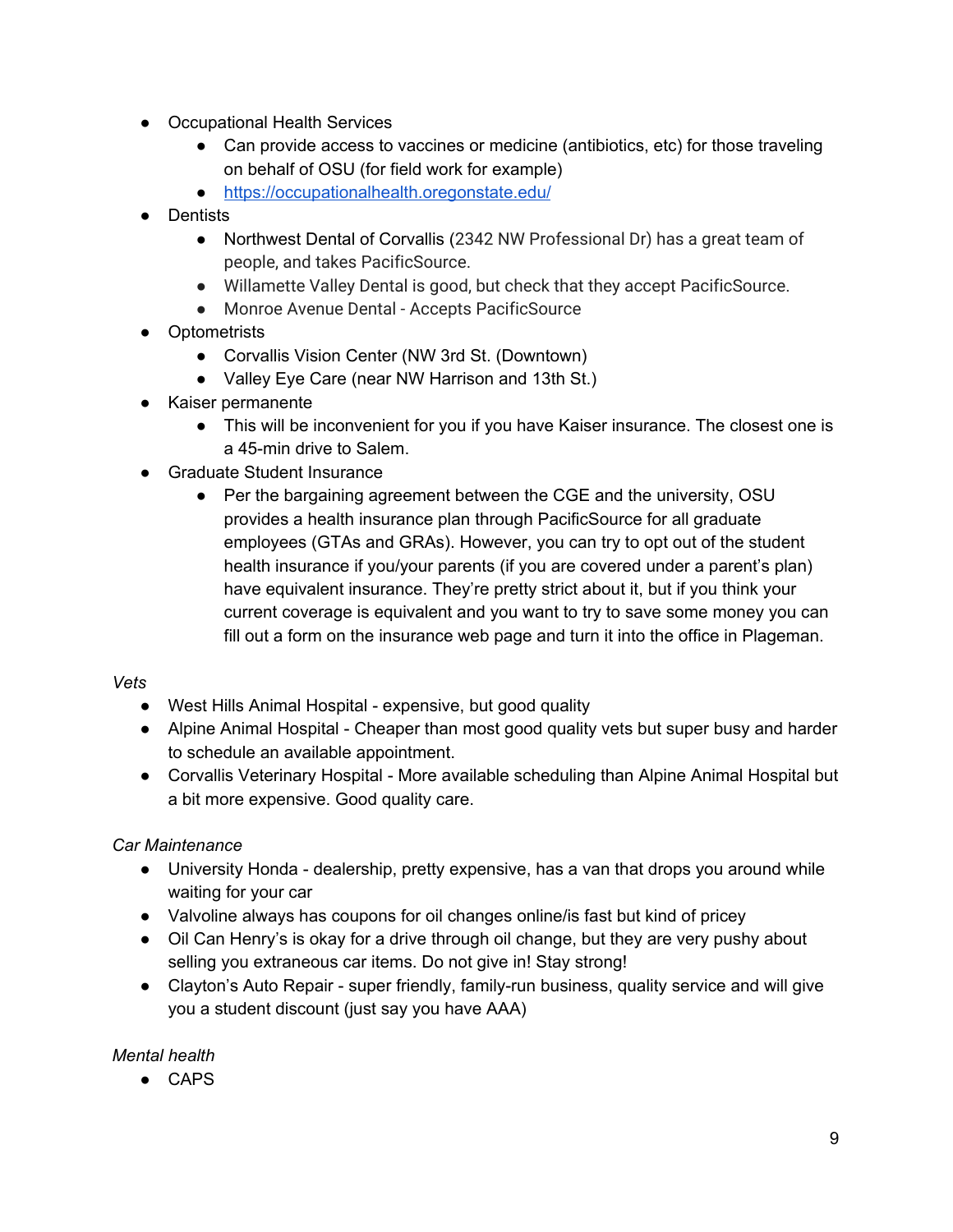- Call for an initial consult. Beware: the wait list tends to get very long during the school year. Chances to get in are better in the summer.
- Limit of 10 visits per academic year.
- The quality of the counselors can vary.
- CAPS group counseling
	- In addition to the limited 1-on-1 counseling services provided by CAPS, there are also group counseling and support groups. More information here: <https://counseling.oregonstate.edu/groups/therapyskill-building-groups>
- Oregon Counseling (541) 714-5620, (887 NW Grant Ave, Corvallis, OR 97330) has providers that take PacificSource
- There are external counselors in Corvallis who will take PacificSource
	- Best place to find them will be on the PsychologyToday website (search by city and insurance type)
- OSU Student Health has psychiatrists (MDs) at Plageman

## **Transportation**

## *Getting to/from PDX*

- HUT shuttle- nicer buses, picks up on campus \$74 roundtrip
- Oregon express shuttle cheaper & getting nicer buses, picks up on campus, also at Comfort Suites (Comfort Suites allows you to park your car for free up to 14 days) - \$25 one way
- You can also park your car directly at PDX, which costs \$11/day in the economy lot. There is an airport shuttle that goes between the economy lot and the airport terminal.

# *Commuting*

- Bus
	- Beaver Bus (the orange buses) for getting around near campus. "Ride OSU" is the app to track them (accuracy of location/time isn't always reliable)
	- The Corvallis Bus system is free to ride for everybody. Their routes serve most areas of town. They also operate a free night bus from downtown on thursday-saturday nights when school is in session. <https://www.corvallisoregon.gov/cts>
	- Philomath Connection bus service between Corvallis and Philomath, free with student ID
	- Linn-Benton Loop bus between Albany and Corvallis
- Car
	- You can definitely survive in Corvallis without a car.
	- Parking passes are expensive  $(\sim$ \$350/year for B lots, which are fairly close to Nash), and the Crop Sciences lot (closest B lot to Nash) fills up by 9am on weekdays during the academic year. But I (Michelle) have never had an issue finding parking. If Crop Sciences is full I park by Richardson Hall and walk; it's not that far. Football season sucks because they close a lot of the lots for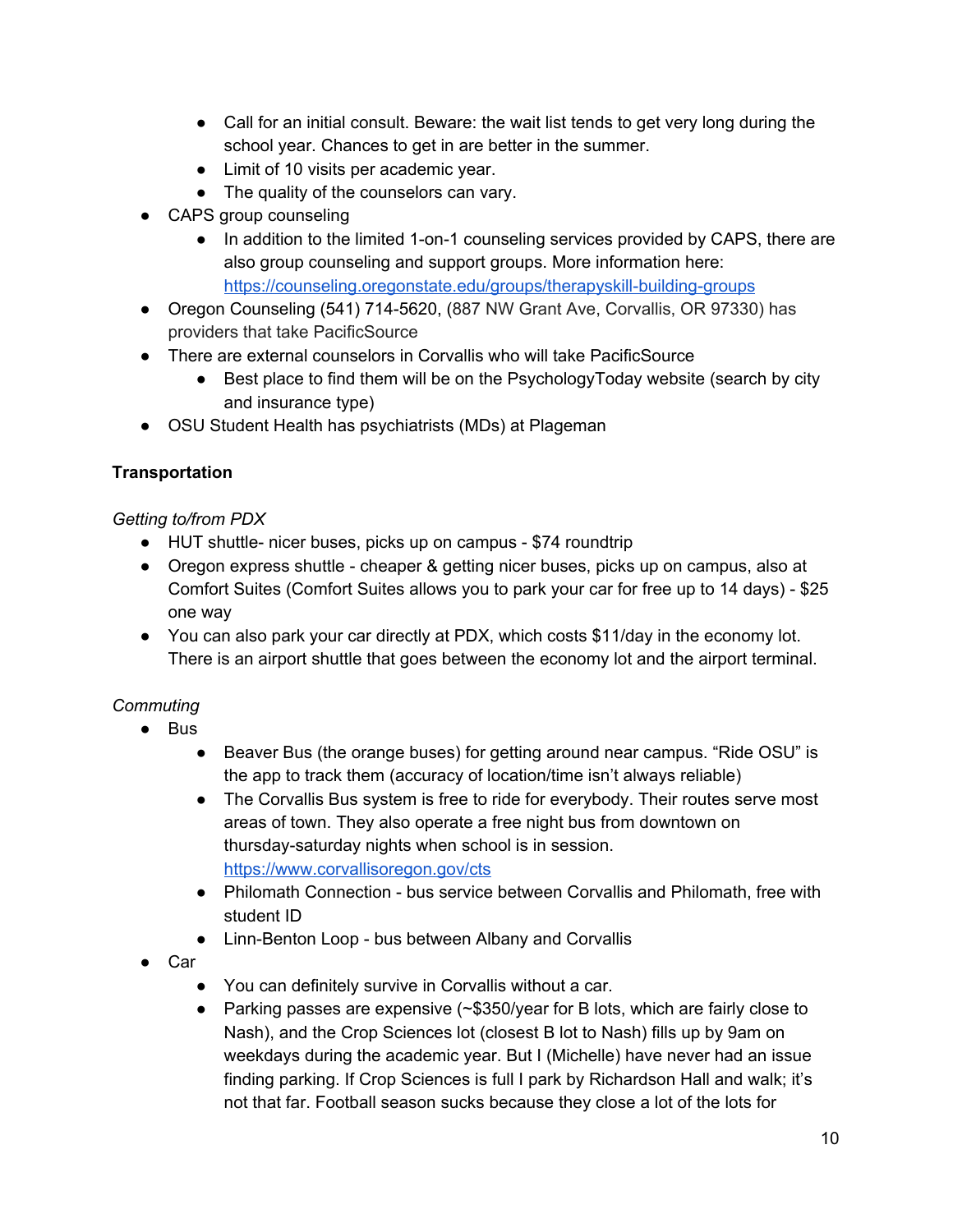tailgating/game parking. Zone C is around \$100 and you have to park by the football stadium (10 min walk, fIlls up fast, Beaver buses run from the Reser lot to stops near Nash frequently).

- Bike
	- OSU has an incentive program to encourage people to bike more often. If you bike to campus at least 10x/month you will be entered in a raffle to win prizes, which include water bottles, bike gear, gift cards etc. More information here: https://transportation.oregonstate.edu/transportation-services/biking/zap-oregonstate
	- The OSU Transportation Office has many bike accessories that they sometimes give out for free, such as bike lights and reflective stickers.
	- Free bike help/repair at Dixon next to climbing wall and Corvallis Bike Collective
	- USE A U-LOCK
	- Lights, helmets, and small bike pieces may be stolen off your bike.
	- You're going to need rain gear
- OSU Safe Ride
	- App: OSU SafeRide, or visit <https://asosu.oregonstate.edu/saferide/order-ride>
	- Runs 7pm-2am
- $\bullet$  Uber and Lyft Uber may take  $\sim$  30 minutes to get to you and get you where you need to be.
	- Uber is not around at 1 am to pick you up from the airport shuttles.

#### **Campus Misc.**

#### *Finding community/get involved in groups on campus*

- Photography Society at OSU (https://www.facebook.com/groups/osuphotoclub)
- OSU Campus Band (non-audition), Symphonic Band, Marching Band, other music classes. (Enroll for credit - MUS151, etc. - in addition to 12 grad. level credits).
- OSU Craft Center ([https://sli.oregonstate.edu/craft\)](https://sli.oregonstate.edu/craft)
- Other University clubs and Organizations (<https://sli.oregonstate.edu/orgs/findanorg>)
- OSU Women in Marine Sciences (<https://www.facebook.com/OSUWomenInMarineSciences/>)
- OSU Women of Color Caucus (<https://www.facebook.com/groups/WOCC.OSU>)
- Orange Media Network Radio, Tv, the Barometer (newspaper), DamChic (fashionmag)

#### *Coalition of Graduate Employees (CGE)*

● The CGE is our member-run, graduate employee union. We work to negotiate with the university for better employment contracts (including better health care, pay raises, and gender-inclusive restrooms).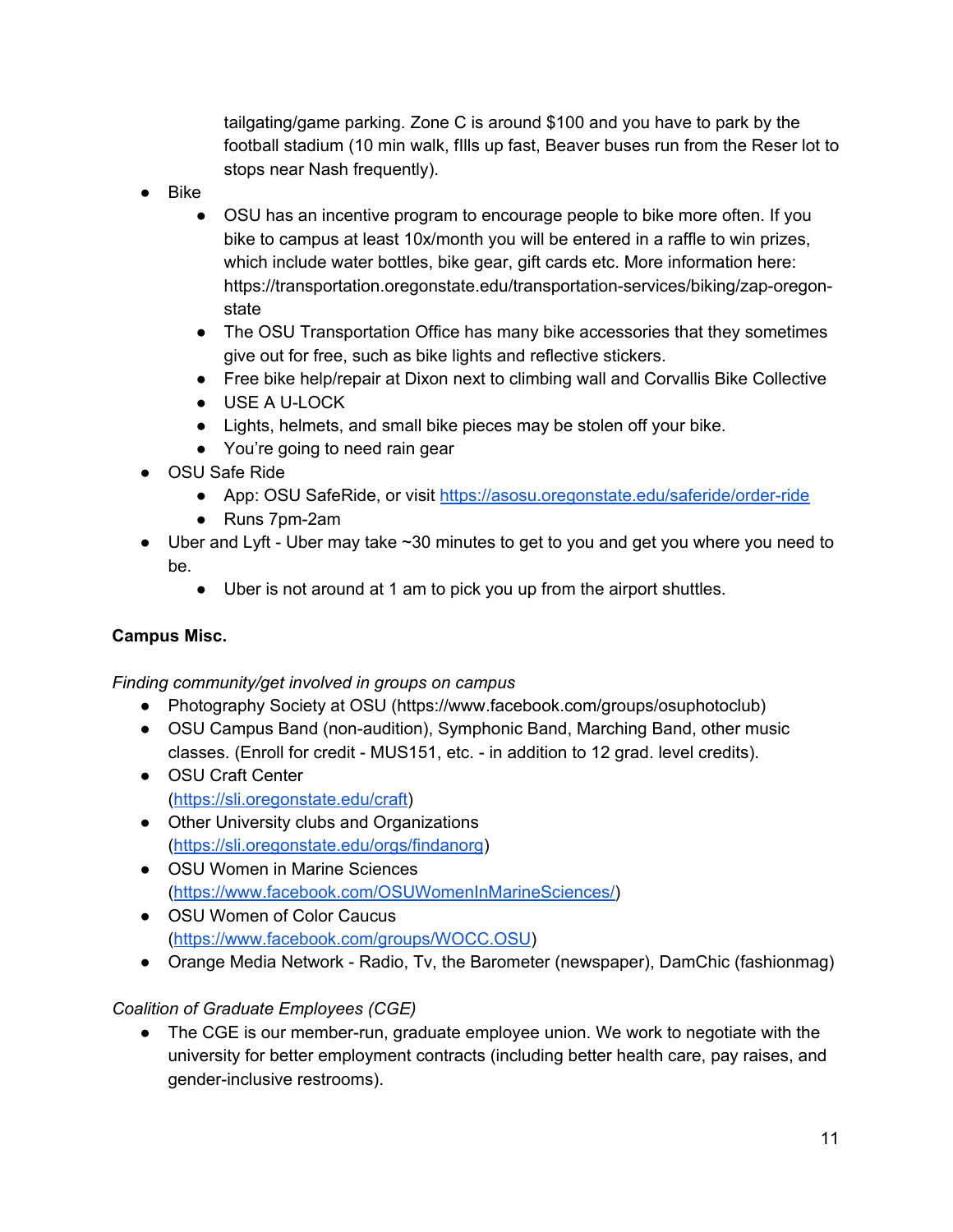- Joining the union and becoming active within the group will not only ensure that your voice is heard at OSU, but will also provide a sense of community.
- Your CGE departmental stewards for the 2019-2020 academic year are Winni Wang ([wangL5@oregonstate.edu\)](mailto:wangL5@oregonstate.edu) and Adriana Messyasz [\(messyasa@oregonstate.edu\)](mailto:messyasa@oregonstate.edu). They are here to represent your voices and experiences within the department at CGE meetings so feel free to chat with them about any concerns or questions you may have.

*CGRB Guide (Center for Genome Research and Biocomputing)*

- Offer classes/workshops for bioinformatics/coding <https://cgrb.oregonstate.edu/training/workshops>
- How to use linux and the command line?
	- Read A Primer for Computational Biology by Shawn O'Neil, which goes through a very thorough introduction to linux, python, and R
	- <http://library.open.oregonstate.edu/computationalbiology/>
- Shawn (who is awesome) also teaches programming classes (R, Python)
- Can hire someone in CGRB to help troubleshoot specific programming problems you might have with your research
- If you're interested in bioinformatics, you can minor in Biological Data Science (BLDS). The website is pretty thorough and explains the requirements and what you need to do to officially enter the minor [\(https://cgrb.oregonstate.edu/training/blds](https://cgrb.oregonstate.edu/training/blds)). There are a handful of grad students who are currently pursuing the minor, so feel free to ask around for help if you have questions!

## *Printing*

- Free printing in Nash, linked to your lab account (ask Sally to get this set up)
- Free printing at all the cultural centers (limited to 10 pages/day)
- Free 3D printing at the Corvallis Public Library

## *Organizing Literature*

- Zotero
- Mendeley
- Paperpile on Google Docs
- The Valley Library regularly holds workshops on organizing literature

## **Safety**

- If you are bullied or treated unfairly by a supervisor or faculty member, you can file a complaint with the CGE. Alex Riccio (organizer@cge6069.org), staff organizer at CGE, is unaffiliated with OSU and will work with you and your departmental stewards to address any concerns you may have.
- What to do if/when you are harassed (based on gender, race, etc)
	- Talk to a trusted faculty they are mandatory reporters